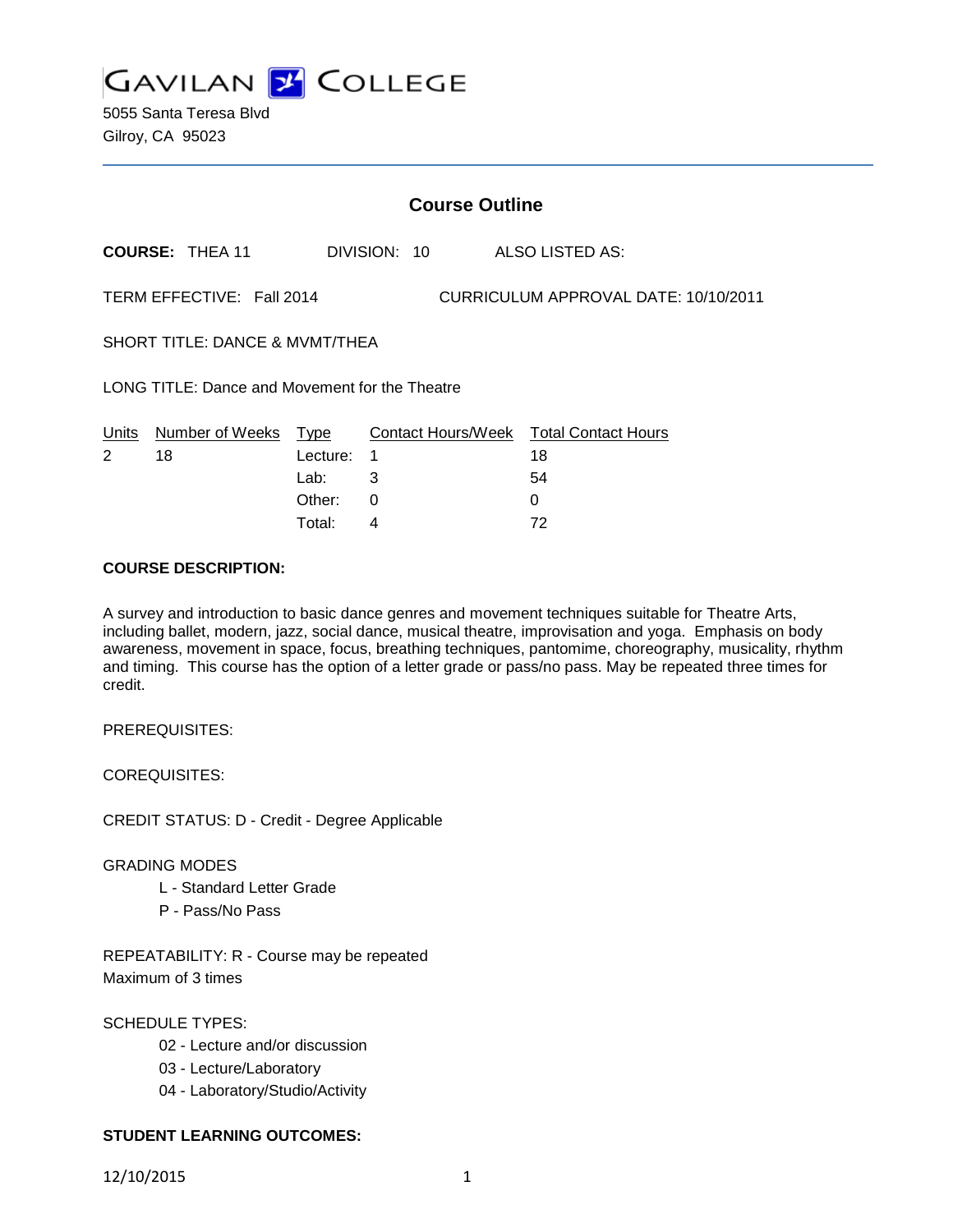1. Employ, use and design physical warm-ups to increase confidence, poise and non verbal expression for the performing arts.

ILO: 5,2,4 Measure: Performance, **Demonstration** 

2. The student will be able to apply each dance genre and movement form by demonstrating the basic skills in regard to positions and overall body awareness.

ILO: 7,2,5,6

Measure: Performance, Skill test

3. The student will be able to apply each dance genre and movement form by demonstrating the basic skills in regard to musicality, rhythm, counting and timing.

ILO: 5,6,7

Measure: Performance, Skill Test

4. The student will present and perform a dance/movement piece replicated from as assigned genre or period.

ILO: 1,4,57

Measure: Performance, Project, Oral Report

5. The students will organize and arrange a pantomime based on two characters.

ILO: 4,5,6,7

Measure: Performance,

Role Playing

6. The student will be able to express an appreciation of their own unique body and its ability to perform as an expressive art form through movement and choreography.

ILO: 1,5,6,4

Measure: Performance, Demonstration, Presentation

## **CONTENT, STUDENT PERFORMANCE OBJECTIVES, OUT-OF-CLASS ASSIGNMENTS**

Curriculum Approval Date: 10/10/2011

5 - 10 Hours

Orientation. Develop and design physical warm-ups to increase confidence, poise and non verbal expression for the performing arts. Emphasis will be on gross motor skill development, alignment, technique, improvisation and breathing techniques. Class will work on conditioning through movement and music.

SPO: With the use of music, students will demonstrate their ability to move in and across space.

#### 15-20 Hours

Introduce the students to many dance and movement genres. This section will introduce the student to the fundamentals and application of ballet technique, modern, jazz, musical theatre, social dance, improvisation, pantomime and yoga. Material covered to include basic historical background and overall style and movement vocabulary of each genre. Focus will be on coordination, flexibility, agility, strength, endurance, control, confidence, poise and grace.

SPO: The student will be able to apply elementary dance and movement vocabulary of varying styles, including positions, steps, turns, jumps and poses. Theatre students will gain a greater understanding of spatial awareness and body alignment as it relates to their own unique body.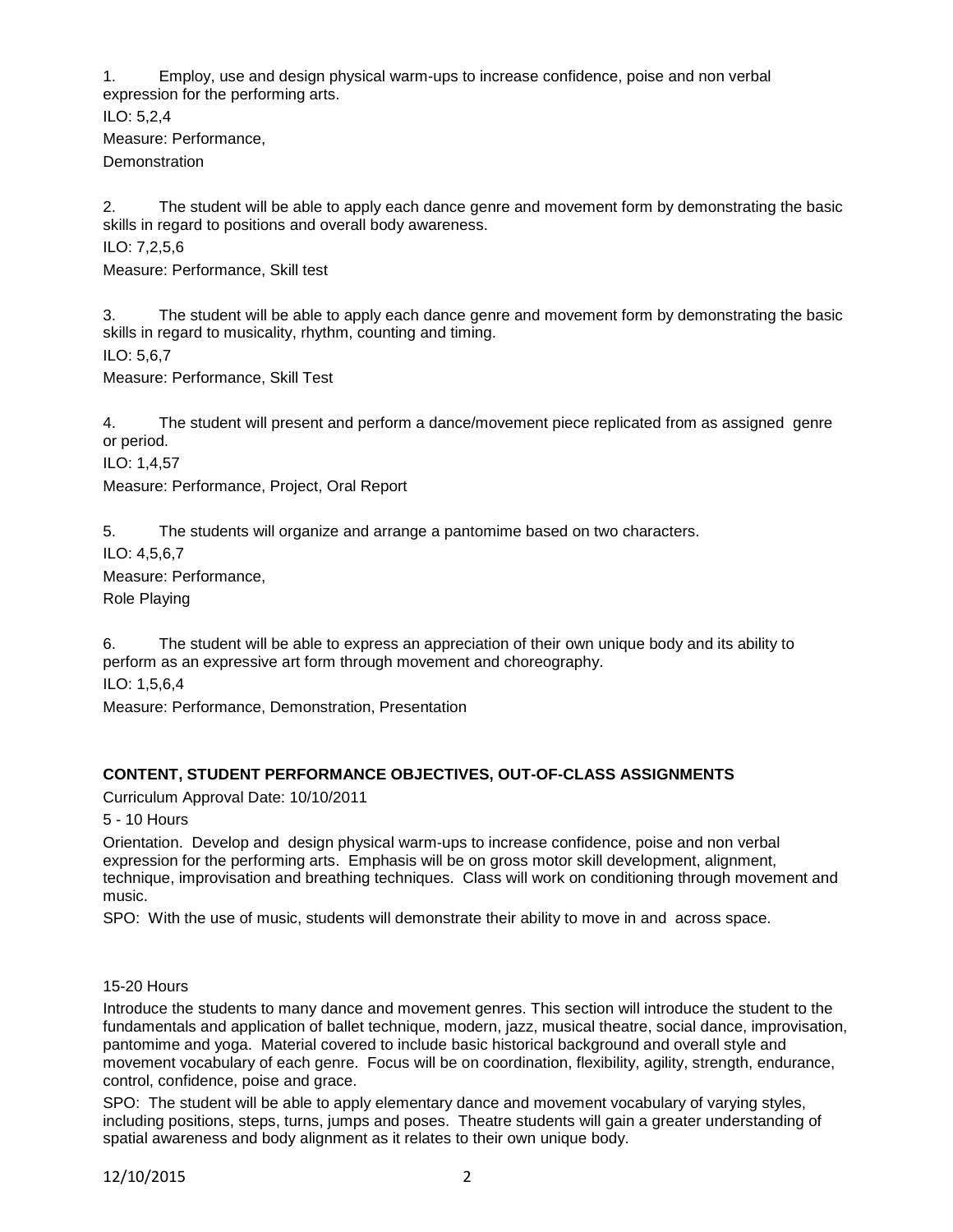2-4 Hours Midterm performance. SPO: Students will be able to demonstrate the skills learned.

#### 10-15 Hours

Lecture, discussion, presentation and performance of choreography and movement skills. Students will learn a variety of ways to manipulate movement through individual choreography, improvisation, pantomime and assigned period movements.

SPO: The students will demonstrate their choreography skills through small group performances and partner pantomime projects/presentations. Projects/presentations will be open to creative ideas and insights based on what has been covered. Each student will present to the class on stage.

### 6-9 Hours

Prepare for final. In small groups students will present and perform a final piece including any dance form of their choice, which may also include acting, pantomime, improvisation, etc. This is a creative project based on all that each student learned throughout the semester based on dance and movement for theatre.

SPO: Students will be able to compose a movement and theatre performance utilizing the skills learned throughout the class.

2 Hours Performance final

## **METHODS OF INSTRUCTION:**

Lecture, demonstration and discussion. Individual and small group presentations/performances. In class and/or out of class video/live performances may be assigned.

## **METHODS OF EVALUATION:**

Category 1 Range of % of Total 10% - 20% Written Homework Other: Viewing videos and/or live performances. Research. Category 2 Computational or non-computational problem solving demonstrations including: n/a Category 3 Skill Demonstrations, including: 45% - 55% Class Performance/s Performance Exams Category 4 Objective Exams, including: 20% - 30% Other: Performance Projects

Category 5 Any other methods of evaluation: 20% - 35% Requires student participation.

## **REPRESENTATIVE TEXTBOOKS:**

# **ARTICULATION and CERTIFICATE INFORMATION**

12/10/2015 3